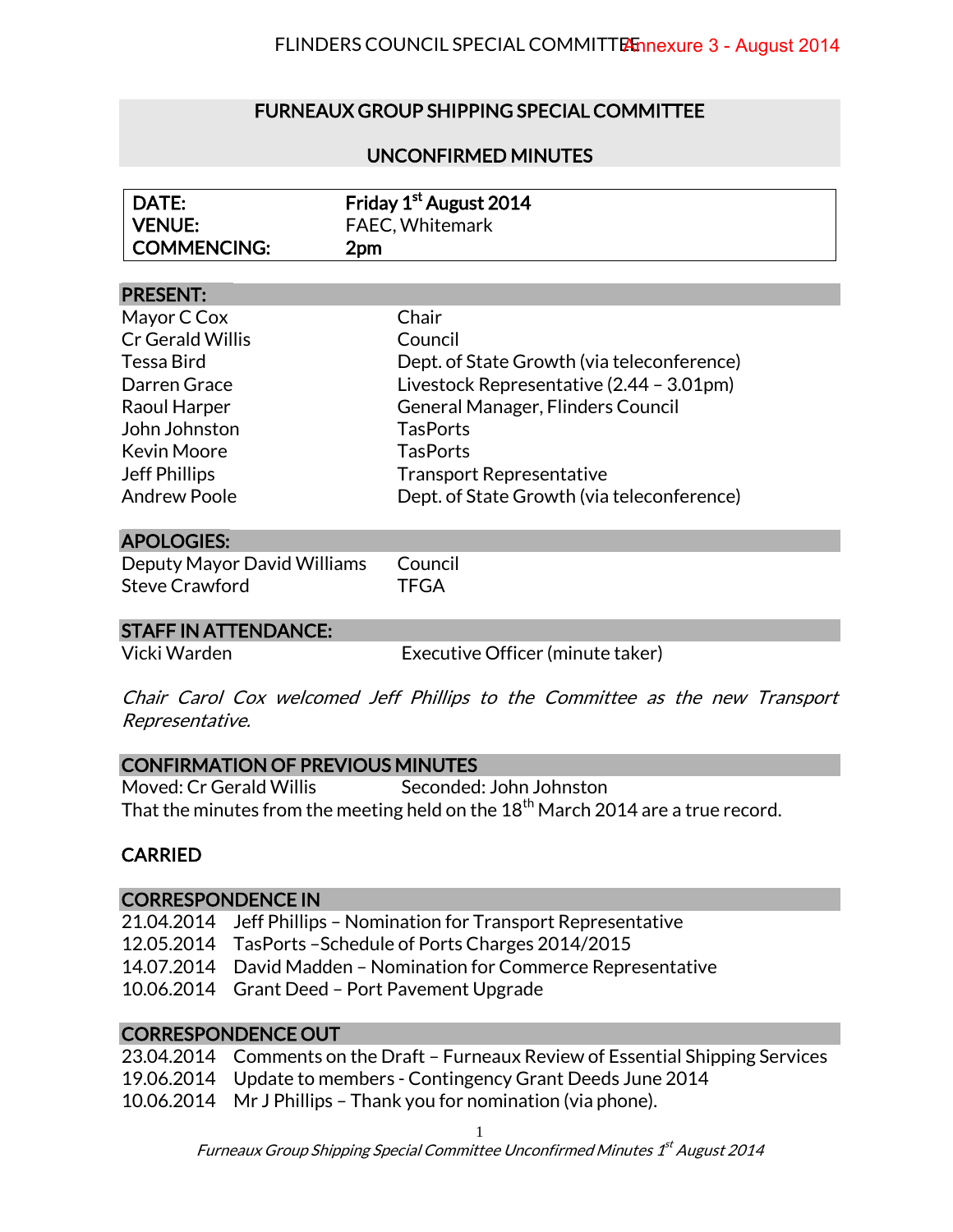- 15.07.2014 Mr D Madden Thank you for nomination.
- 24.07.2014 Unconfirmed Minutes to members.
- 20.05.2014 Farmers groups re wharfage changes and introduction of cattle levy.
- 23.07.2014 Mr J Phillips –Confirmation of appointment to committee

### AGENDA ITEMS

### Item 1 Membership Update

The Committee considered an application from Dave Madden for the position of Commerce Representative.

Moved: Cr Gerald Willis Seconded: Jeff Phillips That Dave Madden's nomination as Commerce Representative be recommended to Council.

## CARRIED

#### Item 2 Submissions

The request for submissions was advertised in the  $27<sup>th</sup>$  March and  $10<sup>th</sup>$  April editions of Island News and no submissions were received. Noted.

### Item 3 Update on Lady Barron Port Redevelopment Project from John Johnston

The wharf is essentially complete with the only remaining works being the addition of five piles around the wharf. The road inside the working area was completed today. The last of the logs are about to be removed which will enable the yard to be cleaned up. The stock yards are almost complete. A meeting with a representative from Roberts today identified some issues yet to be addressed around drainage and gates. There is concern that the slam locks that are currently on the gates may not be the safest option. Cattle get excited in the pens and a safe method of closure that doesn't require putting your hand through the gate is required. John will look into this and seek advice.

The wharf and ramp are up to specification. The clean-up will start today and it is expected that some unevenness in the pavement will be identified where the logs have been stored. Paving and sealing will be done to flatten and finish all areas. A funding agreement, re via the shipping contingency funds, has been signed with the Department of State Growth to support pavement works to ensure a flat working surface across the whole of the working port area.

Cr Willis informed the Committee that the community landscaped the area at the port entrance, where the memorial to Fishermen lost at Sea will be placed, as part of National Plant a Tree Day. The relationship between TasPorts and Council regarding site access and work safety went smoothly and was very much appreciated. TasPorts also received a letter of thanks from the National Plant a Tree Day Committee.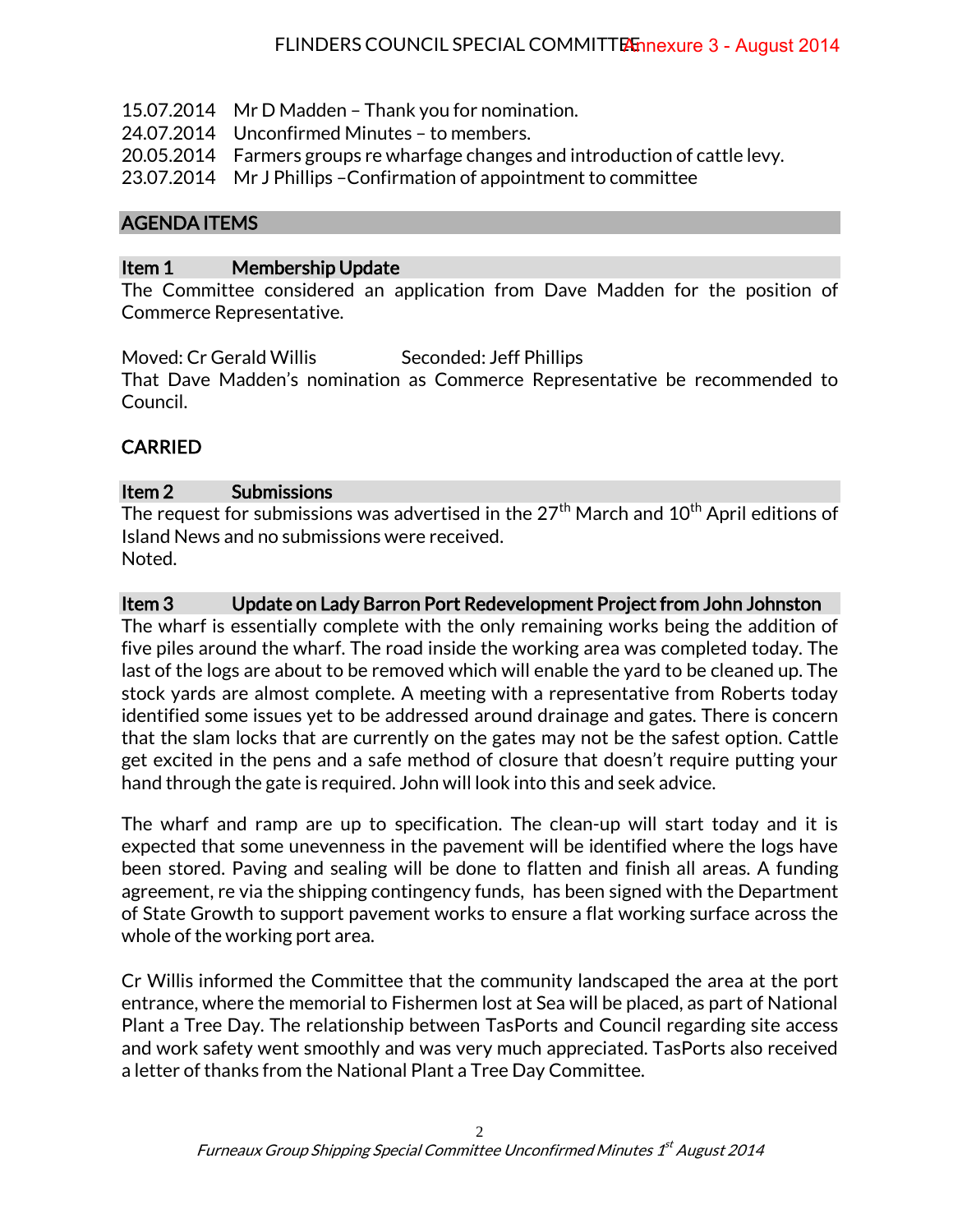# Item 4 Ongoing Development - Next Stage General Discussion

The next stage of works will include upgrading the pavement areas. With transportation of logs now complete, quotes will be sought to reinstate the fencing in that area and the double gates will be redone. Jeff Phillips noted that the double gates blow out in windy weather so that vehicles are unable to access the wharf. TasPorts will upgrade these and ensure they can be adequately secured.

Fencing will go around the TasPorts office area to open up access to the toilets, meaning the office will be outside the port area. Off street parking bays will be added outside the freight area, in front of the office. TasPorts intend to upgrade the workshop and get the private refrigerated containers undercover before next year's mutton bird season. The transit shed will be used solely for freight. An environmental scientist has been engaged to determine how best to deal with the effluent tanks.

Five piles still to be driven and a terminal pile will be placed at the end of the wharf for navigation lighting. A mooring bollard will be placed by the ramp so that Furneaux Freight can tie off.

- CC Is the expansion of the stockyards longer term?
- JJ Will do some planning around this and consult customers so that it is designed correctly.
- JP Is it possible to include a  $3<sup>rd</sup>$  loading ramp?
- JJ It might be too tight but will look at it as part of the planning.
- GW The flood lights are still attracting mutton birds and many juveniles are getting caught and killed. Can the lights be turned off during the season - between  $25<sup>th</sup>$ April and  $4^{th}$  May?
- JJ The red navigation light is on the same circuit as the flood lights. An electrician will be fitting a solar panel to the navigation light so the flood lights can be turned off independently.
- JP Does the port area need to be lit up so much?
- JJ The lighting has been designed to meet Australian Standards for stevedoring, and security requirements out of hours. However, as Port security has improved and environmental concerns have been raised with the Mutton Birds, TasPorts will look at turning the lights off in the working area at night.

# Item 5 Contingency Fund Projects

Current projects are all underway. Some funding has been kept in abeyance in case of contingency prior to the release of the State Government budget (see Item 6). Noted.

# Item 6 Furneaux Islands Shipping Contingency Funds

Committee members were advised in an email that the change to the contingency fund projects had been approved, with the exception that some of the fund had been kept in abeyance in case of need for a contingency prior to the release of the State Government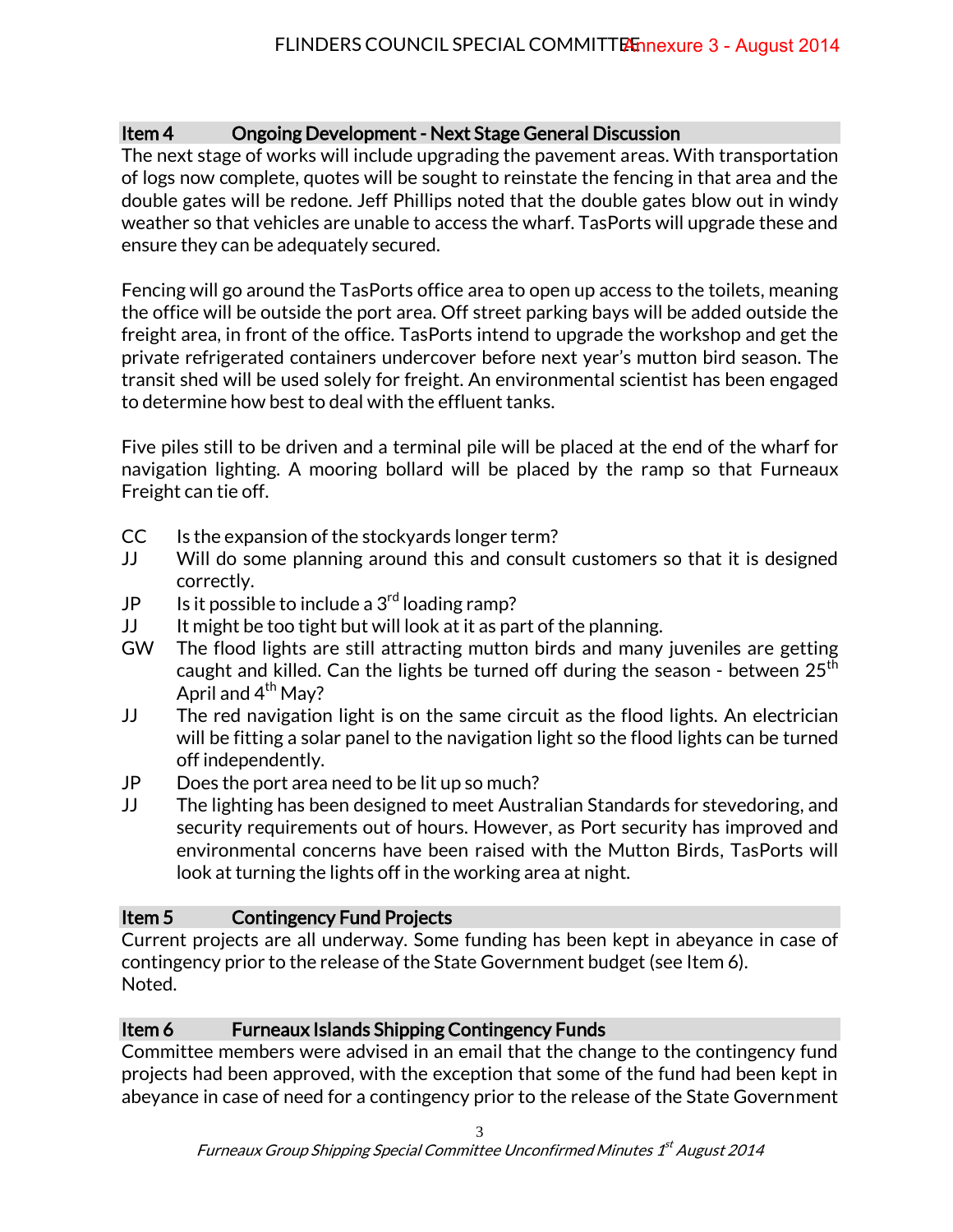budget, which has been delayed and will be finalised 28<sup>th</sup> August this year. If not used, the reserve funding will become available at that time.

# Item 7 Shipping Container Maintenance

Council needs to make a formal application to the Department of State Growth to use any contingency funding that becomes available to undertake maintenance of the existing shipping containers. It would be helpful if the Committee supported the application. The most favourable time for the government to consider an application would be after August.

Moved: Cr Gerald Willis Seconded: John Johnston

That the committee recommends to Council that if any further contingency funds become available, they be used to undertake the maintenance and repairs of the council owned fridge freezer containers.

# CARRIED

## Item 8 Stock Transporting Issues

No additional issues to report.

Carol Cox informed the Committee that Darren Grace has resigned as the Livestock Representative and that Scott Woods has been recommended as his replacement. This nomination will be recommended to Council.

## Item 9 Update on Fuel transfer options – Mayor Carol Cox

A motion was passed by Council directing Council Officers to work with TasPorts to work out how to reduce costs of fuel. An investigation into transportation of fuel has been conducted by an independent consultant and the report is almost complete. TasPorts always acknowledged that the supply change was clumsy and as the fuel supply contract between TasPorts and a commercial fuel provider had recently come to an end, it was timely to do this review. As the report contains commercial-in-confidence information, the full report will go to closed council and an edited public version will go to the community via a Council Meeting.

## Item 10 Other Business

Tessa Bird provided an update on the shipping analysis that was undertaken by consultants GHD. The report has been completed and they are awaiting formal government endorsement before it's released. No major issues or changes are expected.

Cr Gerald Willis reported that the Captain Bill has been sold.

Jeff Phillips reported that comments have been made that tourists coming off the Matthew Flinders have no shelter. Is TasPorts planning to provide any as part of the redevelopment? John Johnston replied that TasPorts' responsibility is to ensure passengers cross the port and leave the site safely. A recent risk management